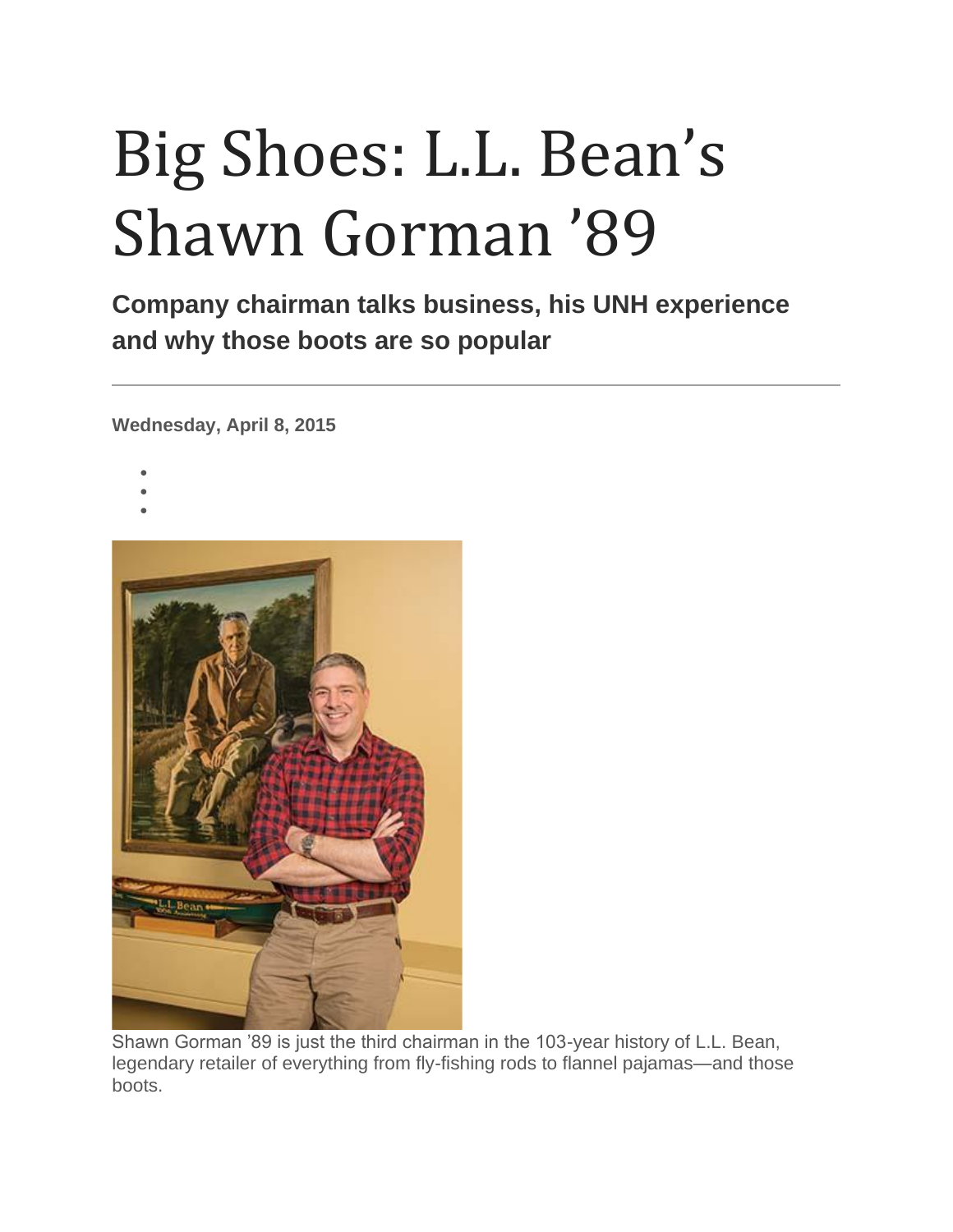What is it about the boots, exactly?

That's the question in front of Shawn Gorman '89 at the L.L. Bean corporate headquarters in Freeport, Maine, on a late fall afternoon. Gorman is uniquely qualified to explain how L.L.Bean Boots—heavy rubber and leather boots also known as the Maine Hunting Shoe—have transcended their utilitarian roots to become a winterfashion staple, right up there with a classic pea coat or a Burberry scarf.

He's the chairman of the board for the 103-year-old Maine company, which sells everything from sweaters and jeans to camping, hunting and other outdoor gear. He's also the father of three high schoolers—two girls and a boy—and is therefore tuned into what the latest thing is when it comes to fashion trends.

And when it comes to footwear, Bean Boots are about as hot as it gets this winter, although the product (the company's original) dates back to 1912. In fact, there's been a bit of a shortage of the boots for the past several months. Long-loved by outdoorsmen for their all-weather durability, Bean Boots have spiked in popularity among the teensand-20s sets, with students from Caribou to California clamoring for the must-have campus wear and creating a backorder of some 75,000 pairs that is expected to last well into spring.

But how exactly did the born-out-of-function-not-fashion boots become a must-have for a whole new generation? Gorman attributes the boots' popularity to a reissue in 2012 that coincided with L.L.Bean's 100th anniversary.

"I think it brought some attention and focus back to this really functional product that actually also has some good style to it," he says.

The Bean Boot's resurgence is also the result of a key merchandising strategy: taking heritage products and tweaking them a bit for contemporary consumers. As part of the reissue, Bean introduced a waxed canvas Bean Boot, offered the boot in a variety of colors beyond the classic brown-and-tan and served up several insulated options, lined with Gore-Tex, Thinsulate and/or shearling.

National media outlets like ABC News and NPR have picked up the story of the Bean Boot backlog, but Gorman's work— and indeed the legend that is L.L.Bean—is about much more than the latest fashion trend. Since taking over as chairman of the board in 2013, Gorman has overseen the expansion of Bean's brand, including the opening of four new retail stores, and continued the push to get Bean products into new customers' homes—all while maintaining the company's commitment to its existing customer base.

Great-grandson of company founder Leon Leonwood Bean, Gorman never thought he'd end up working in the family business—he envisioned a professional life writing copy or working in some other similar creative position in an advertising agency. He spent a few years working in sales—interesting, he says, but not challenging—and then in 1992, he came home to Bean. It was a job in advertising, but not on the creative side, working as an analyst.

Gorman's role gave him a 360-view of the company's advertising, measuring the effectiveness of Bean's direct marketing and advertising campaigns. It was direct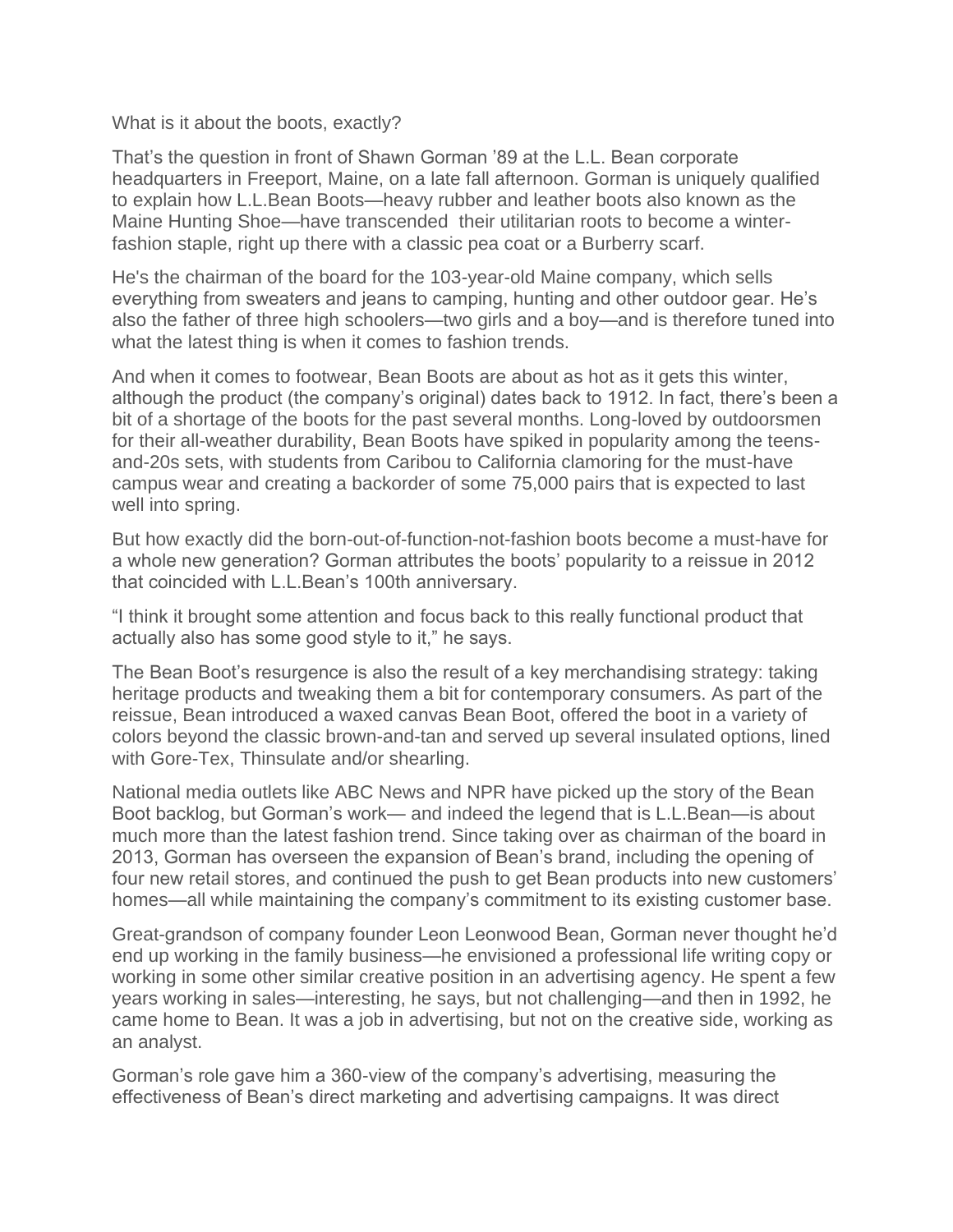marketing 101, he says, and he loved everything about it. For the next two decades, he worked in various positions within the company—as manager of international marketing operations, director of advertising and partnership marketing, vice president of card services and direct-to-business, and finally senior vice president of brand communications. Then in 2011, the family began discussing a succession plan for his uncle, Leon Gorman, who had served as president and CEO and then chairman for nearly 40 years, taking the business from \$5 million to more than \$1 billion plus in annual sales.

The plan for the privately held company was simple: Leon would stay on as chairman for an additional two or three years, at which time Shawn— then comfortable in his role as senior vice president of brand communications—would step into the chairman's position. But Leon delivered a surprise: he wanted to make the transition happen in six months. Suddenly, the weight of the company's history, as well as the fate of the 5,000 year-round employees who work there, rested squarely on Gorman. He would be at the helm of a \$1.6 billion family business. He would be just the third chairman in the company's century-plus history. Was he ready?

"While the transition plan had been in the works, you don't realize the responsibility until it actually happens," Gorman says. "It definitely put some weight on my shoulders, but then I realized this is much more than one person, it's the 5,000 people who are dedicated to the success of this company. Fairly quickly you realize we have an excellent CEO and outstanding talent in our management — both at the executive level and the middle-management level. So my anxiety quickly transitioned to a sense of comfort."

To be sure, running a family business brings a unique set of challenges. Most family businesses, Gorman points out, don't make it to a third generation; Bean is in its fourth generation of family ownership. But what if a family member who works at Bean isn't pulling his or her weight? Or, what if the opposite is true: what if a young family member is really doing well, and you want to promote him or her? Will that seem like family favoritism in a company where the vast majority of employees do not carry the Bean or Gorman name?

Every situation is different, Gorman says diplomatically, and while there haven't been any fights around the family Thanksgiving table, difficult conversations do come up around the corporate headquarters' conference table at times. And deciding who among the family weighs in on certain business decisions can be tricky sometimes, as well.

In those moments, Gorman thinks of the company like an airplane. "As the owners of an airplane, you can decide to paint the plane whatever color you want, determine the clientele, determine where you want to fly," he explains. "But you hire people with expertise to fly the airplane. The owners stay out of the cockpit."

### **CATCHING NEW CUSTOMERS' EYES**

"We don't answer to Wall Street, we answer to Casco Street." It's a phrase Gorman has used in media interviews before, referring to the company's headquarters, but it's much more than a catchy slogan. In a company whose senior managers don't need to lie awake at night worrying about things like stock price and shareholder satisfaction, it's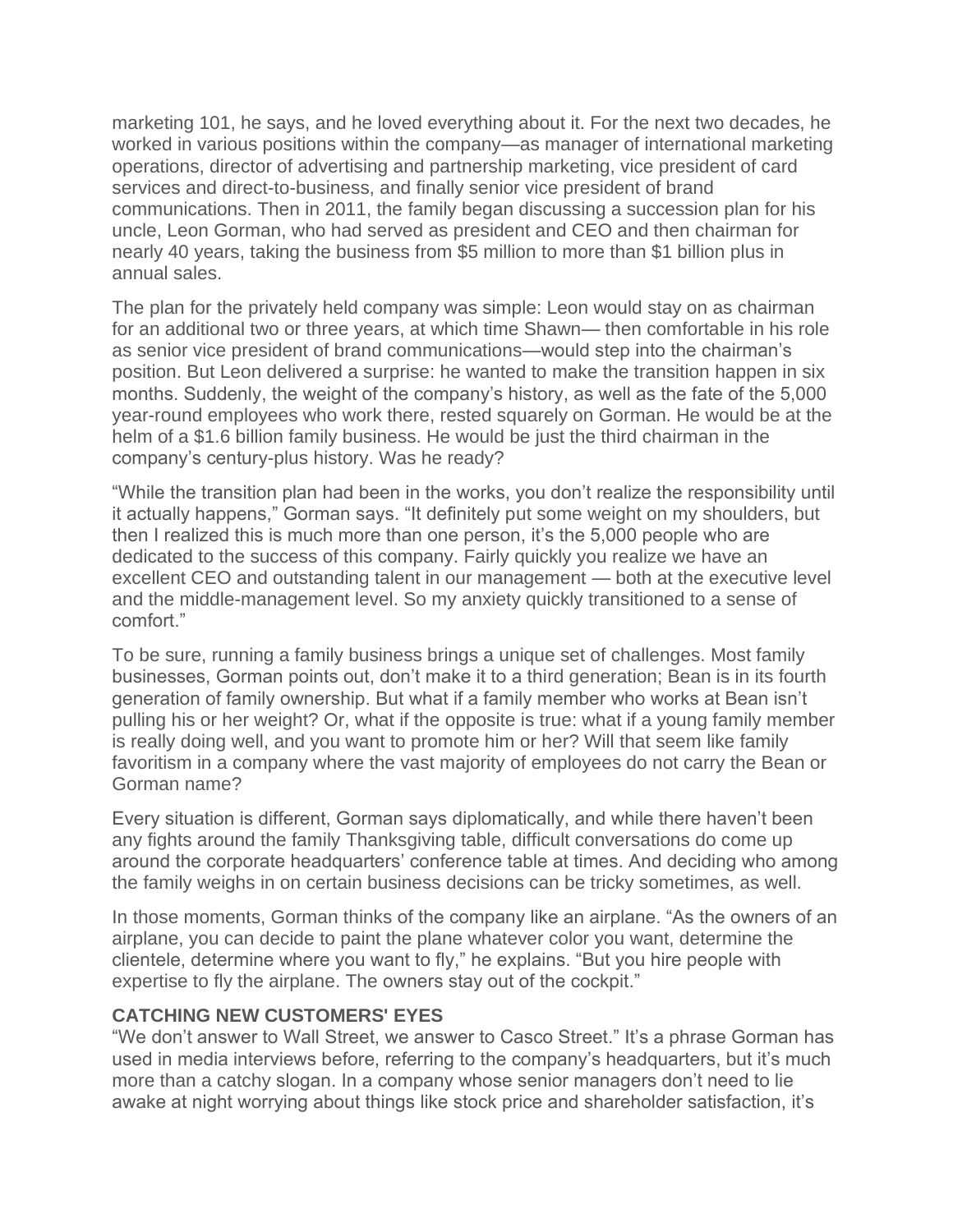an articulation of Bean's outlook on its standing and priorities. "We're looking out over five to 10 years to make sure we remain viable for the long-term," Gorman says.

Today, Bean is at a critical juncture in its long history. The company has fierce brand loyalty, with shoppers returning for its quality products year after year through catalog and web orders or by visiting one of 26 L.L.Bean stores across the country. The Bean target customer is anyone who shares a love of the outdoors, Gorman says, whether he or she is climbing Everest or day-hiking in the Presidentials. But at the same time, Bean has to stay nimble and win new customers. And yes, that means seeking a younger audience.

Under Gorman's leadership, Bean has opened new retail spaces—in Denver, at Minnesota's Mall of America and in Burlington, Vt. "Retail provides us the opportunity to expand our reach to new customers in new markets. We see our stores as an extension of the brand and brings our catalog to life," he explains.

The retail stores aim to catch the eye of young shoppers, a demographic that doesn't shop from catalogs, and Gorman has a vision of what it can look like when a noncustomer first discovers the Bean brand. "If they think they know L.L.Bean and that it's not for them, they won't be picking up a catalog," he says. "But as that same person is walking through an outdoor mall, and he or she sees a beautiful storefront presentation with kayaks and bikes and active apparel... they'll be drawn to it."

Indeed, at the Mall of America opening, L.L.Bean's vice president of retail Greg Elder told the large crowd that Bean sees Minnesota and Maine "as something like long-lost brothers," because of both states' outdoorsy nature. And a local newspaper writer penned a column reflecting on the opening as a sentimental experience:

"It was the tote bags that got me. Right there at the entrance to the new L.L.Bean store at, of all places for an outdoors writer on assignment, the Mall of America. There they were, hanging on hooks, like my mom's ever-present Bean tote hanging on a wooden peg in our kitchen where I grew up. My mom's Bean bags —or so we called them—held any assortment of things totes carry: a mother's pursely goods, a Thermos of hot chocolate and extra mittens for a day skiing, several balls of yarn from a half-finished sweater. . .

"Wow. An emotional reaction at a store in the Mall of America," wrote Dave Orrick of The Pioneer Press.

### **THE UNH EXPERIENCE**

Last fall, Gorman and his wife, Cari, took part in a regular parental rite of passage: touring colleges with their son, a high school junior. The experience took the 48-year-old back to the time when he was thinking about colleges. An Exeter, N.H., native, Gorman spent his high school years as a boarding student at Brooks School in North Andover, Mass., and the university just up the road from home was at the top of his list for a few different reasons. A close friend from Brooks had gone on to UNH and kept in touch, sharing how much he was enjoying his freshman year. And Gorman found Durham's proximity to Portsmouth and Boston, combined with the campus' rural setting and beauty, appealing.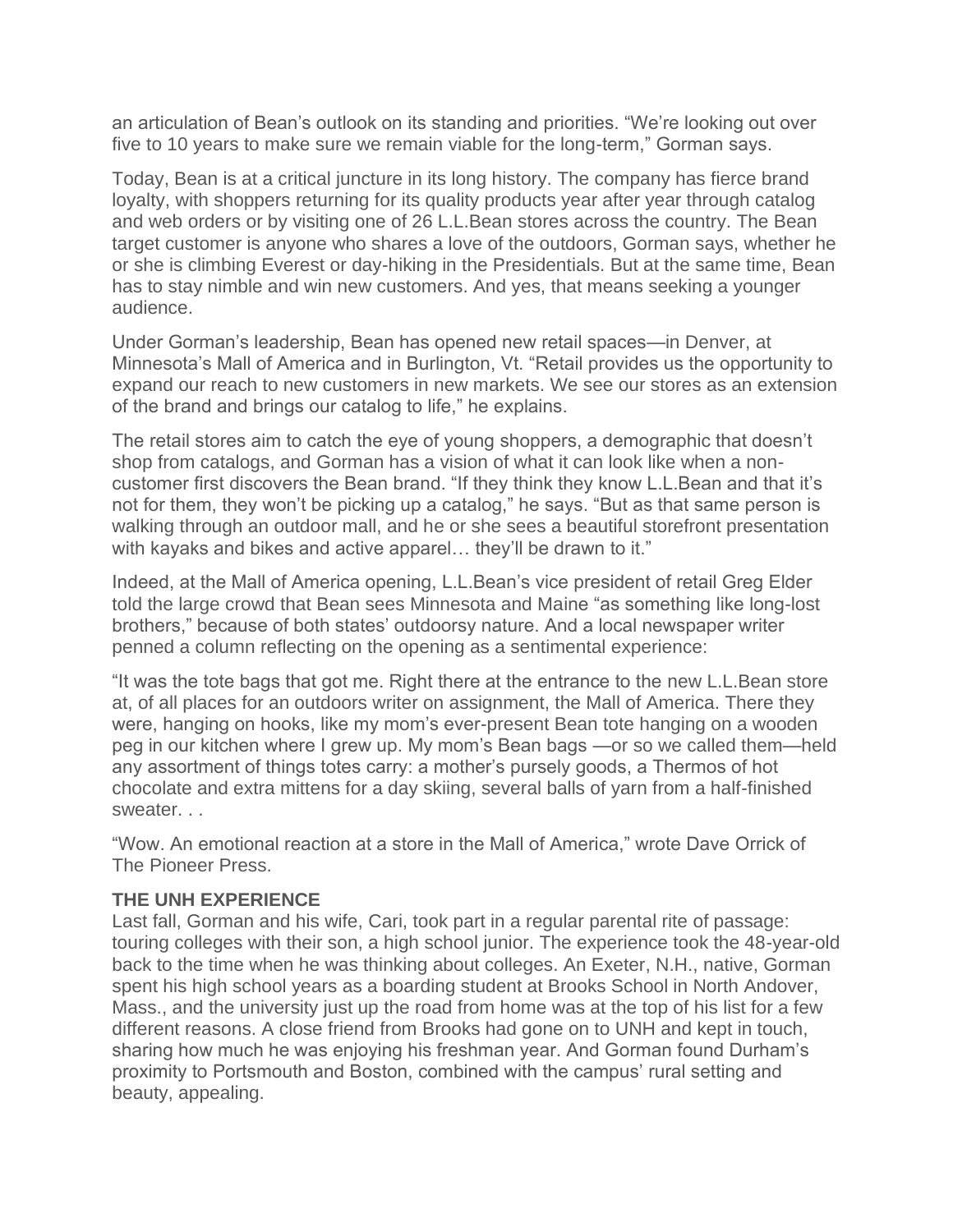"When you picture in your head what an idyllic college campus would look like, UNH meets that criteria, with T-Hall lawn, the walkways, the library … it worked well for me," he says. "Looking at colleges with my son now, he has the same kind of view I had, which is interesting."

Gorman studied business for his first two years, but "probably didn't give business school much of a chance." He spent his sophomore spring interning at a resort hotel, thinking perhaps a hospitality career was in his future.

"It was a valuable experience — it made me decide I didn't want to go into hospitality," Gorman laughs. He came back his junior year and made the decision to transfer into the College of Liberal Arts, graduating a year later with a degree in English.

These days, with a shifting economy and the job market more in flux than ever, Gorman's advice to current UNH students is to keep their options open. Jobs that exist now didn't exist 25 years ago, he says, so it's important to stay flexible.

"For myself, I didn't pinpoint any one career path; I would tell students to be open to new opportunities," he says. "And I know it might sound cliché but I would also advise them to love what they do. Pursue what they are passionate about. Obviously sometimes you just need to get a job, but when you can find a job you love, if you can see the rewards for hard work and you feel like you're contributing something, it makes working harder that much more fun."

That's just what Gorman has found in his family's business. While the day-today work features a lot of meetings, it's also about maintaining high standards for everything from kayaks to maple syrup, and making sure the customer is happy with his or her purchase. That's why, while it might not have been love at first sight with his family's legacy, it's certainly a strong relationship now.

"I love this company. I'm not sure I did when I was younger, when I didn't know as much about it. But as I've come to work here and grow here and lead here, I've come to see what this company means to the community and to Maine itself."

*Our interview with Shawn Gorman '89 included a few random questions about L.L. Bean and also about Gorman's time in Durham. Read more in [Of Boots and Business.](https://www.unh.edu/unhtoday/2015/03/boots-and-business)*

*Can't get enough L.L. Bean background? Read more about their famous return policy and L.L. Bean in popular culture in [More Bean's Background.](https://www.unh.edu/unhtoday/2015/04/more-beans-background)*

Originally published in *UNH Magazine*[—Winter 2015 Issue](http://unhconnect.unh.edu/magazine-winter-2015)

• WRITTEN BY: [Michelle Morrissey '97](https://www.unh.edu/unhtoday/contributor/michelle-morrissey-97) | UNH Donor Communications | [michelle.morrissey@unh.edu](mailto:michelle.morrissey@unh.edu) | 603-862-0527